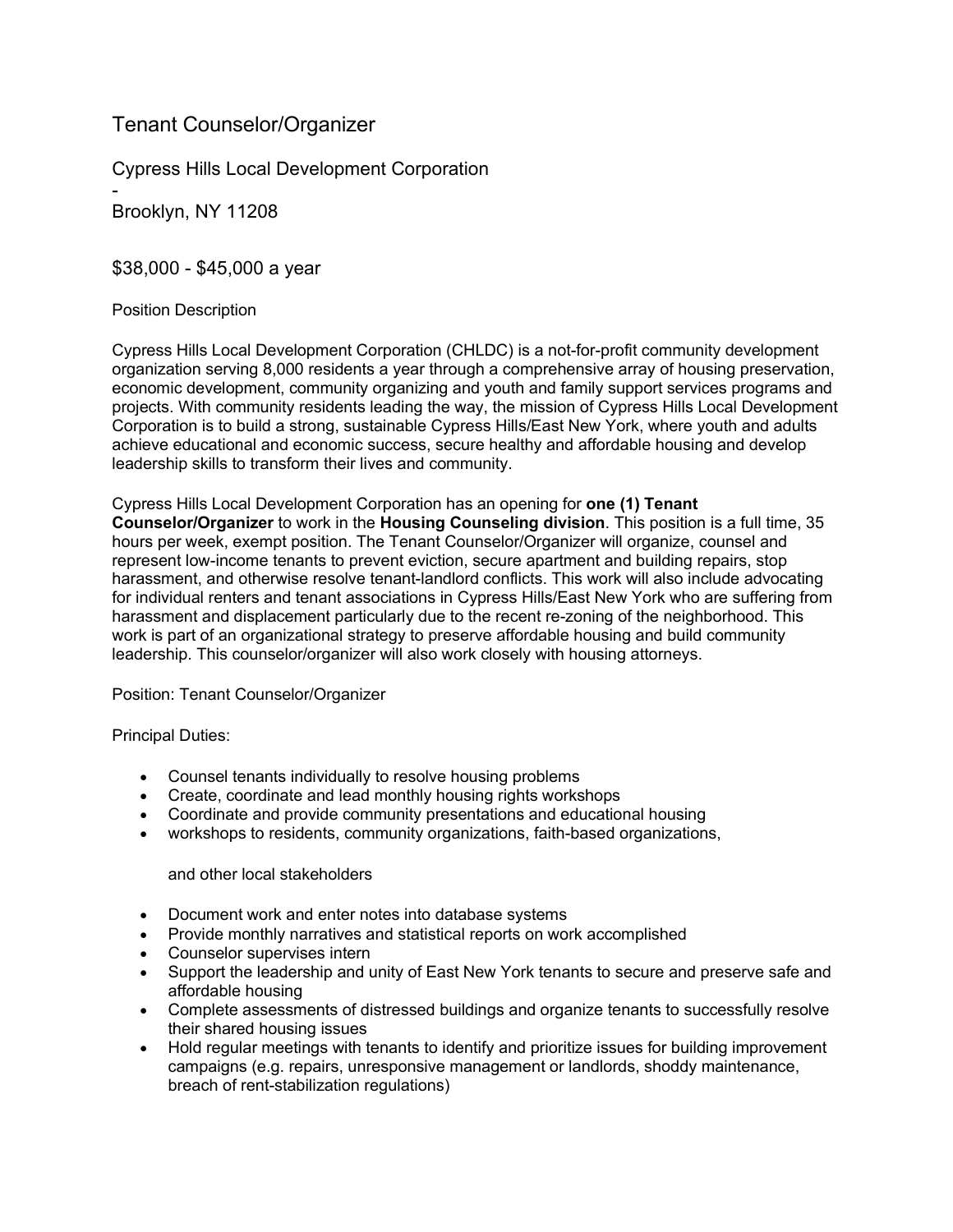- Develop tenant associations, support tenant associations, and partner with housing attorneys to take collective legal action as needed
- Coordinate the neighborhood Tenant Leadership Council
- Connect East New York tenants to neighborhood campaigns for equitable housing and economic development and to city-wide affordable housing justice campaigns
- Have excellent interpersonal, public speaking, and organizational skills
- Have the demonstrated ability to effectively communicate with individuals from diverse backgrounds, as well as working with people in crisis
- Be skilled and comfortable facilitating meetings and leading workshops
- Be organized and attentive to detail in order to track data and/or records as needed
- Be willing to work flexible hours, including some evenings for tenant meetings
- Have the ability to work independently with strong motivation, and to be flexible
- Report to Housing Counseling Director, and Senior Tenant Counselor

#### Qualifications:

- Bachelor of Arts or Bachelor of Science preferred
- Fluency in Spanish (spoken and written) required
- 2- 4 years of Work experience in the field of housing and/or social services

#### Salary range:

\$38,000 - \$45,000 commensurate with experience/education. We also offer a very competitive benefits package.

#### To Apply:

Forward cover letter, resume, and three (3) references to Director of Housing Counseling at: renea @cypresshills.org. Three (3) written and signed reference letters will be required if chosen for the position.

#### **CYPRESS HILLS LOCAL DEVELOPMENT CORPORATION IS AN EQUAL EMPLOYMENT OPPORTUNITY/AFFIRMATIVE ACTION EMPLOYER AND IS COMMITTED TO WORKPLACE DIVERSITY AND INCLUSION.**

**We are an equal opportunity employer and do not discriminate in hiring or employment on the basis of race, color, religion, national origin, gender, marital status, sexual orientation, age, disability, veteran status, or any other characteristic protected by federal, state, or local law. We promote recognition and respect for individual and cultural differences, and we work to make our employees feel valued and appreciated, whatever their race, gender, background, or sexual orientation.**

**We offer competitive salaries, excellent benefits, and a pleasant working environment. Salary is based on a nonprofit scale and commensurate with experience.**

## **EOE Minorities/Women/Disabled/Veterans**

Job Type: Full-time

Salary: \$38,000.00 to \$45,000.00 /year